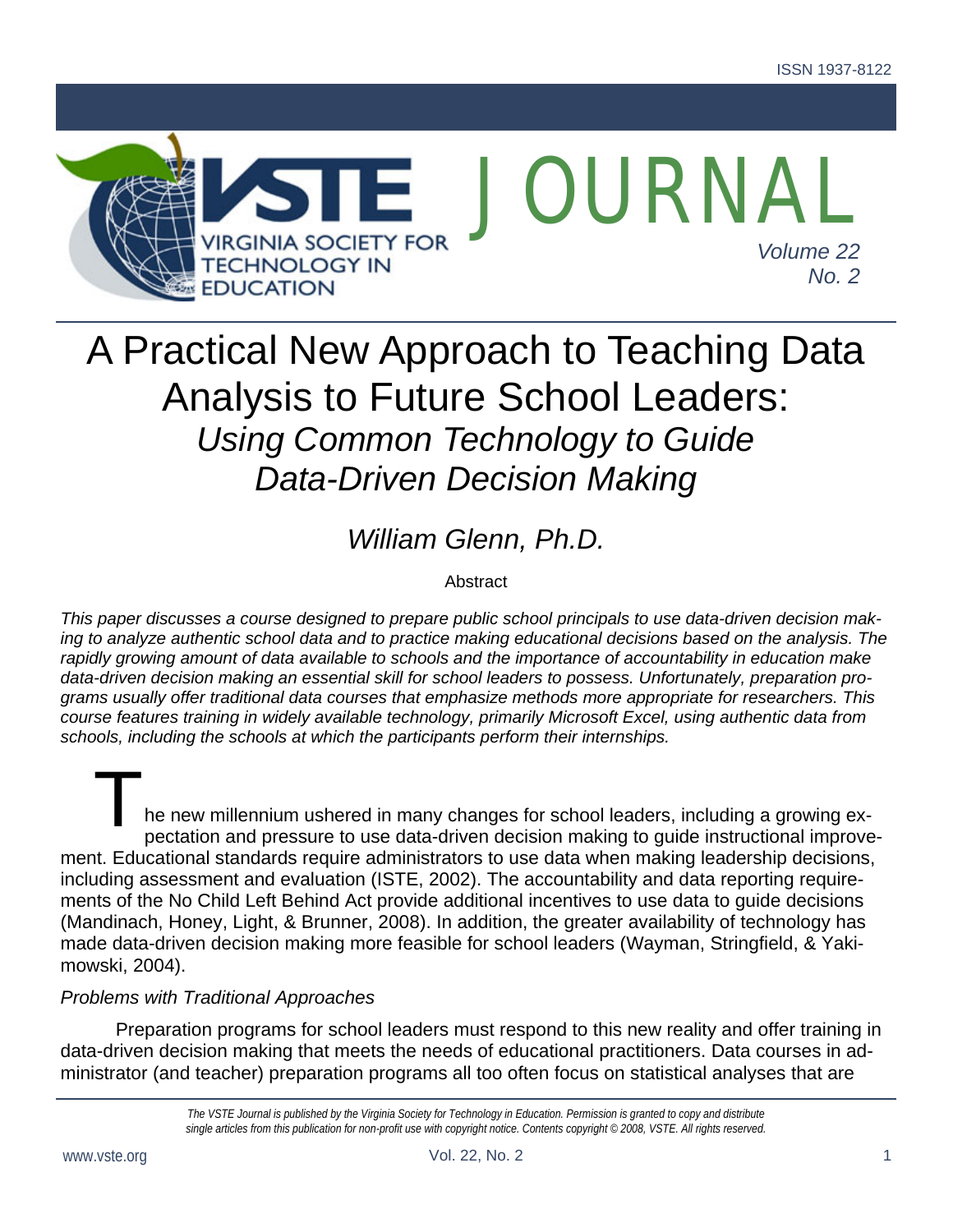

more appropriate for researchers, rather than on the type of data analysis that schools use to improve student outcomes (Creighton, 2001). A more practical approach for prospective school leaders would involve applying basic statistical analyses to authentic school data (McNamara, 2000) and focusing on the educational significance of the results (Earl & Katz, 2006). This curriculum would better prepare prospective school leaders for the manner in which they will use data in their careers.

Another tendency in traditional research courses in school leadership programs is to use statistical software packages that go far beyond the needs of school administrators. These programs are not standard software packages included on most computers. They tend to be expensive (for example, the *SPSS Graduate Pack* costs \$199), not especially user-friendly, and more powerful than school administrators require. This combination of factors makes it highly improbable that most school leaders will use such statistical software in their professional environment.

#### *Changes that Should be Made*

The most basic factor in reforming data courses involves considering the key aspects of datadriven decision making when designing the course to meet the needs of future school leaders. A number of models have been developed to describe the process of data-driven decision making (Boudett, City, & Murnane, 2007; Kowalski, Lasley, & Mahoney, 2008; Mandinach et al., 2008). These models share several features, including analyzing data to understand the strengths and weaknesses of a school, deciding upon and implementing reforms to address the weaknesses, using data to measure the effectiveness of the reforms, reflecting on the meaning of the data, and repeating the process given the changed conditions at the school. These common topics should form the basis of a data analysis class designed for future principals.

It also is important that software match the needs of the application for which it is used. The types of data analysis school leaders use to make educational decisions involve the interpretation of descriptive statistics and graphical representations of data (Boudett et al., 2007). Given these requirements, Microsoft Excel meets the needs of most beginning school leaders, especially once they are introduced to some of the more advanced features of the program, such as conditional formatting, filters, and PivotTables (Glenn, *in press*). Excel also provides reasonable graphing capabilities for data displays.

One exception to this rule arises when working with course participants who need to learn district specific software. Some school districts have designed or purchased their own software packages for data analysis (Boudett et al., 2007), often for data warehousing purposes. A cohort in which all the members come from such a district should be taught to use the district software in addition to the usual course software, since they will need to use the district software when they become school administrators. The practical handling of this issue will be discussed below.

#### *An Overview of the Course Content*

The Education Leadership and Policy Studies program at Virginia Polytechnic Institute and

*The VSTE Journal is published by the Virginia Society for Technology in Education. Permission is granted to copy and distribute single articles from this publication for non-profit use with copyright notice. Contents copyright © 2008, VSTE All rights reserved.*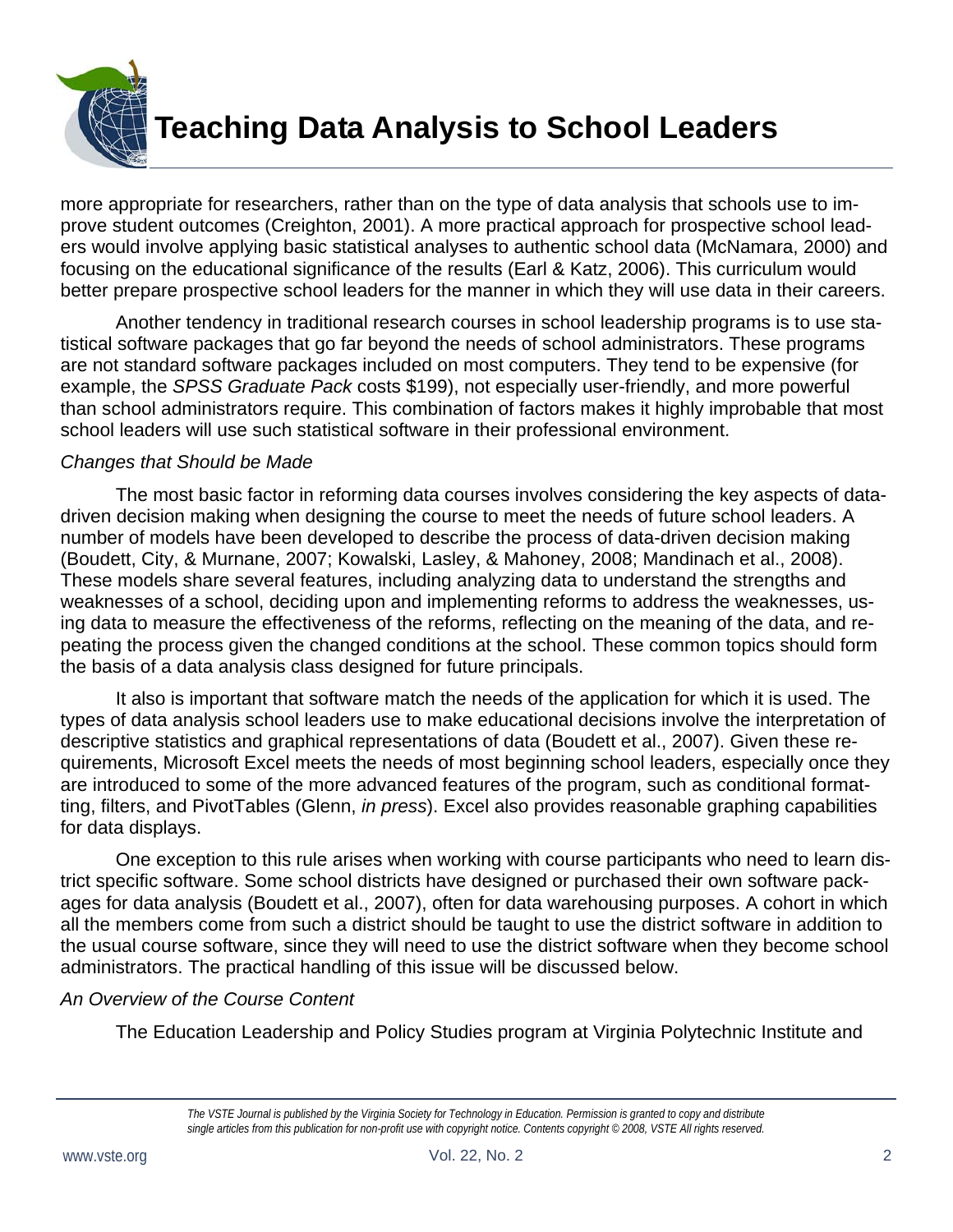

State University (Virginia Tech) responded to these issues by instituting a new course titled "Research and Data Analysis for School Leaders." The course is directed toward master's level students (called "participants" here) studying in principal preparation cohorts. The primary objective of the course is to provide participants with the opportunity to practice the various steps of the datadriven decision making process while using authentic data from schools.

The initial component of the course involves developing the capacity of each student to utilize the technology needed to manipulate data. As discussed above, the technological requirements for data-driven decision making need not be particularly sophisticated, but the participants must learn to use technology well in order to conduct meaningful analyses. Those taking the class entered with a wide variety of skill levels with regard to the most basic applications of Microsoft Excel spreadsheets. Some were fairly proficient with many features of Excel due to using spreadsheets as part of their job requirements, while others did not know information as basic as how to identify a cell. Therefore, the early part of the course concentrates on imparting the necessary understanding of the basic and advanced features of Excel spreadsheets that are most applicable to school site data analysis. The pacing was rapid during this part of the course, but participants were given multiple opportunities to learn and practice new skills.

The introduction to technology proceeded simultaneously with discussions regarding how to interpret data in order to make decisions about schools. A key element in this progression was the use of authentic data from real schools, starting with the first homework assignment. This practice was designed to prevent the participants from learning statistical concepts in isolation, without gaining a deeper understanding of the meanings captured in the numbers. The questions related to the data started at a basic level, such as "What would you be satisfied with if you were the principal at this school?" Eventually, the future principals progressed to analyzing test score data from the school at which they were doing their internship, working with a teacher or a department to understand the meaning in the numbers, and using those data to formulate an improvement plan, including identifying alternative sources of data that could be studied to gain a deeper analysis of the issue. This process taught participants the strengths and limitations of test score data, as well as the value of additional forms of data, such as walk-throughs and common assessments, to supplement test score data.

The cohorts in the program sometimes were composed of teachers from a single school district. In that circumstance, district specific software needed to be discussed and used. Participants are required to attain a level of proficiency using these applications, though they were free to meet this requirement different ways. They received credit (points) in the Virginia Tech course for attending district software training sessions, learning the system from experts at their school site, etc. The students demonstrated their proficiency with the software by using it to gather the data needed to complete the major assignments.

The primary mode of instruction in the course consisted of traditional face-to-face meetings. Time in the class sessions was divided between delivering content via lectures, discussions, and video or computer presentations and providing time to practice. The practice time enabled partici-

*The VSTE Journal is published by the Virginia Society for Technology in Education. Permission is granted to copy and distribute single articles from this publication for non-profit use with copyright notice. Contents copyright © 2008, VSTE All rights reserved.*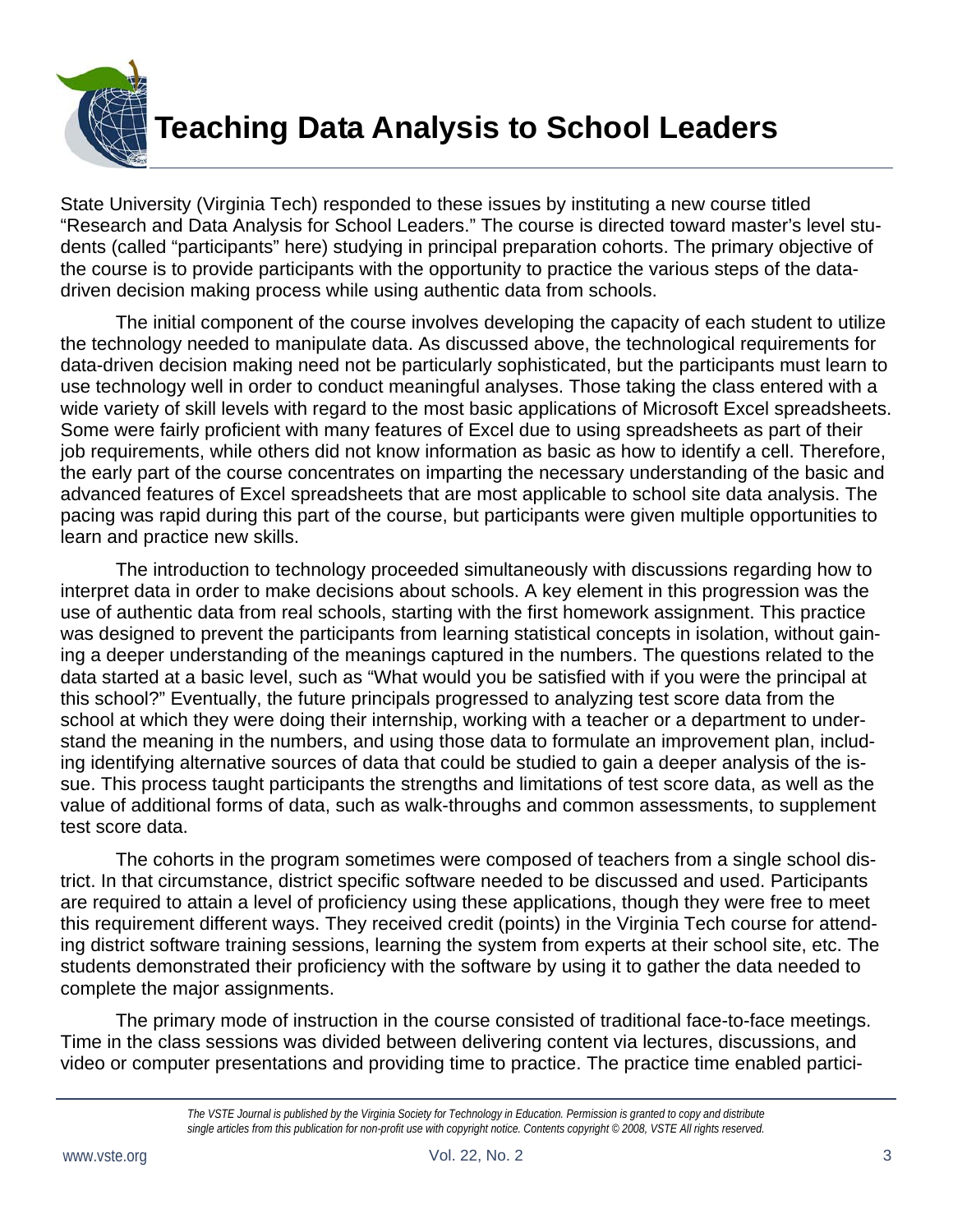

pants to work on the material individually and in groups, provides opportunities for peer tutoring experiences that increase learning for both the tutor and the tutee (Topping, 1996), and permitted oneon-one and small group interactions between the participants and the professor. The guided practice sessions enabled learners to work through the material in a supportive environment before attempting individual assignments. Facilitating group practice time was particularly important in this course because each student held a full-time teaching job.

A secondary learning vehicle involved electronic learning environments. The most frequently used feature was the discussion board on the university's learning management system, Blackboard. The participants reflected weekly on the material that they covered in the previous class, its usefulness in schools, and the manner in which practicing school administrators use, or do not use, the material covered in class. The students responded to each other's comments in thoughtful ways. The discussion board also provided participants with the opportunity to supply feedback to the instructor regarding their mastery of the course content. In addition to the discussion board, all assignments were required to be submitted electronically, which had the educational purposes of reducing the turn-around time for returning projects and enabling the instructor to trace student mistakes using the student's own Excel files.

#### *Linkages with Internship Requirements*

One feature of the course was linking the major course assignments with two internship requirements. This decision enabled the participants to use real data from a school at which they were fulfilling their internship requirements to complete the projects. The first of the projects involved analyzing test score data to identify "red flag" issues at the school, such as achievement gaps, areas of instructional weakness, and so forth. The second project focused on a teacher, a subject area, or a department, where participants used data to formulate a plan designed to improve instruction.

The linkages provided several benefits. First, those taking the course could develop a better feel for the meaning of data by applying data-driven decision making techniques in familiar environments rather than to canned data. Second, the assignments tied the two internship objectives together. In the past, people often identified one or more areas of weakness while doing the first internship requirement, but worked on action plans in an area unrelated to the identified weakness. In this course, more participants built on the first assignment to complete the second one, which made for a more realistic learning experience. Third, some of the projects impacted schools. Some teachers and department personnel regarded the assignment as an opportunity for improvement and worked with the leader-in-training to analyze their practice and suggest reforms. This attitude permitted the participants to experience the collaborations and conversations that are an integral part of data-driven decision making.

A final benefit of tying assignments to internship objectives came from the increased ability of professors to engage in cross-course exchanges. Two examples will illustrate the point. The course that immediately followed the data analysis course was "Instructional Leadership." The professor in that course was able to use the findings from the data analyses to build a deeper understanding of

*The VSTE Journal is published by the Virginia Society for Technology in Education. Permission is granted to copy and distribute single articles from this publication for non-profit use with copyright notice. Contents copyright © 2008, VSTE All rights reserved.*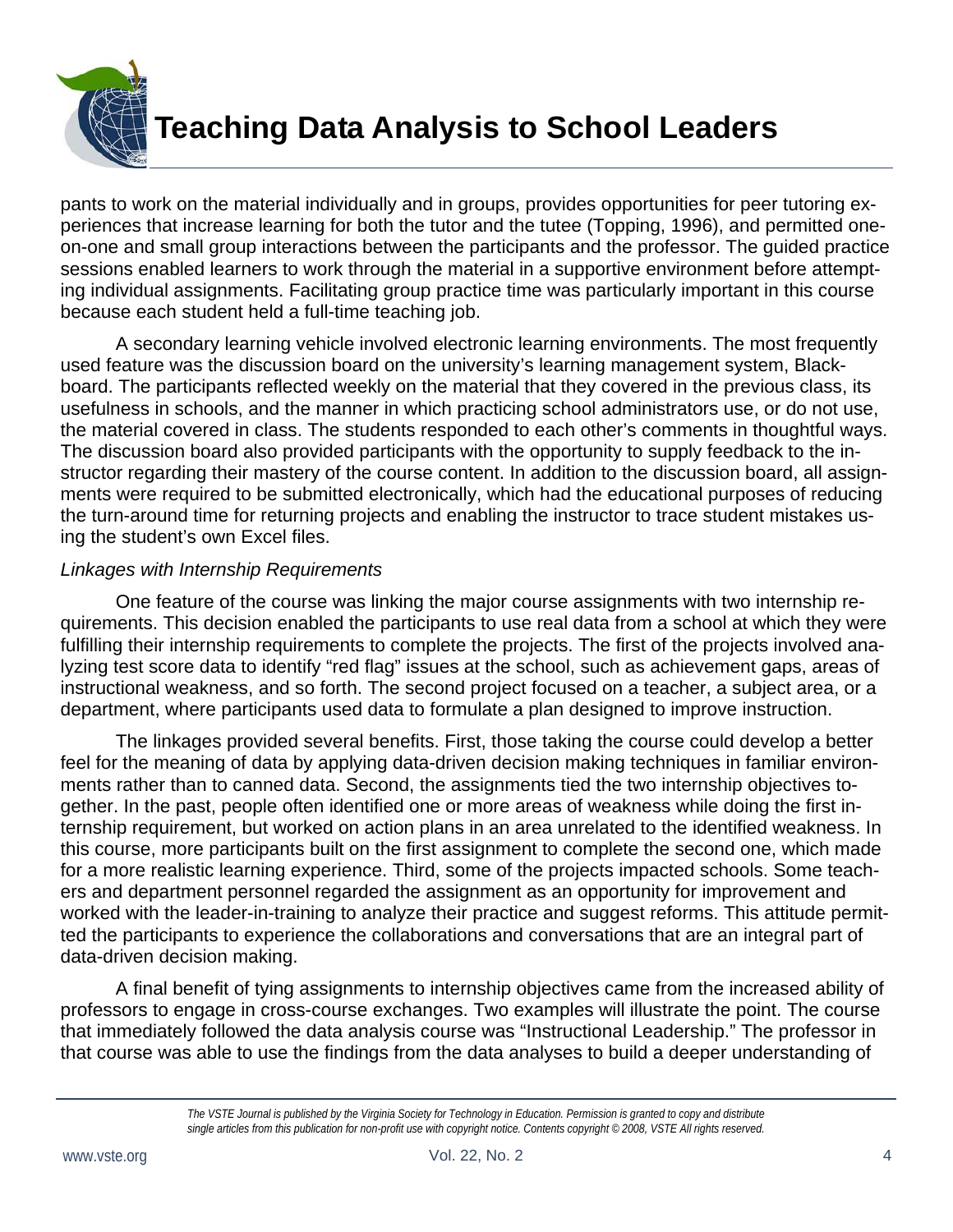

how data can guide instructional practices. The next course in the sequence was "Technology Leadership," in which one of the major assignments consisted of designing a school improvement plan for technology. In the past, it was difficult to make the assignment realistic because the course was offered in the summer, when most teachers are not working. This made it virtually impossible for anyone in the class to gather data from observations, teacher interviews, etc. to inform the creation of the plan. Now, however, the data gathering for the technology assignment occurred as part of the data course, which provided all participants with an opportunity to gather actual educational data and improved the realism of the technology project.

The biggest drawback to using realistic assignments involved the difficulties sometimes encountered when finding the data needed to complete the projects. Participants lacked the access to data that administrators possess, which was an unrealistic aspect of the projects. In addition, many discovered that state and local data management system are not as user friendly as they could be. This finding helped the participants better understand one of the main obstacles to data-driven decision making: the difficulty of obtaining desired data, which is an important point for new leaders to grasp.

#### *Excel Use*

Excel offers school leaders a variety of tools that can help them analyze data from the school and improve student learning (Glenn, in press). This section discusses some of the ways in which participants have used Excel to analyze the data and make changes at schools.

The data used by the participants spanned the gamut of data used in schools. Some of the data were summary statistics, such as mean test scores or pass rates by race/ethnicity. At other times, students worked with an Excel spreadsheet containing individual student data for a class, a grade level, a subject area, or a school. These data included test scores results, grades, teacher placement recommendations, etc. Two of the more useful Excel applications for analyzing individual data are conditional formatting and PivotTables, which are discussed below.

One popular approach to studying individual student data involved the use of conditional formatting, a procedure that automatically highlights cells that meet a given condition (such as being above a cut score) (Glenn, *in press*). Participants typically use this tool to identify individual students who are struggling to meet a certain benchmark. In the screenshot (Figure 1), conditional formatting was used to highlight the students who were failing the state mandated reading test by over 50 points so that remedial efforts could be directed toward them. Other participants have used conditional formatting to highlight a grades column and a test score column to identify discrepancies between grading and test score results.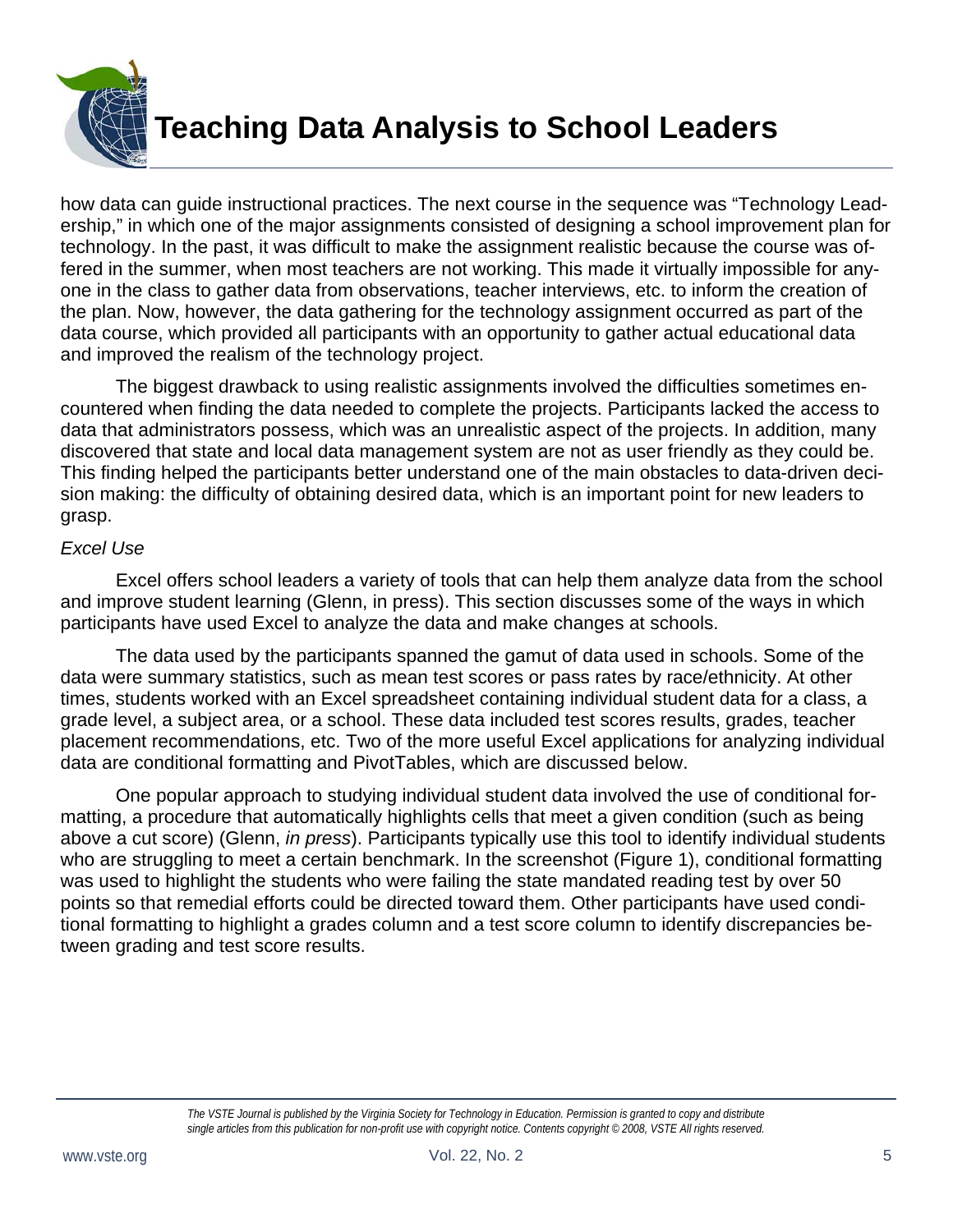

|                                                             | A  | $\overline{B}$                                                                   | $\mathbb{C}$ | $\overline{D}$ | E.<br>F. |      | G     | H   |  |  |
|-------------------------------------------------------------|----|----------------------------------------------------------------------------------|--------------|----------------|----------|------|-------|-----|--|--|
|                                                             |    | Student Reading Score Math Score Reading Pass Math Pass Gender Race Lunch Status |              |                |          |      |       |     |  |  |
| $\overline{2}$                                              |    | 483                                                                              | 443          | Pass           | Pass     | Boy  | W     | Pay |  |  |
| 3                                                           | 2  | 500                                                                              | 420          | Pass           | Pass     | Boy  | NatAm | Pay |  |  |
| $\overline{4}$                                              | 3  | 522                                                                              | 528          | Pass           | Pass     | Boy  | NatAm | Pay |  |  |
| 5                                                           | 4  | 365                                                                              | 356          | Fail           | Fail     | Girl | B     | Pay |  |  |
| 6                                                           | 5  | 285                                                                              | 291          | Fail           | Fail     | Girl | W     | Pay |  |  |
|                                                             | 6  | 467                                                                              | 514          | Pass           | Pass     | Boy  | B     | Pay |  |  |
| 8                                                           | 7  | 505                                                                              | 516          | Pass           | Pass     | Girl | NatAm | Pay |  |  |
| 9                                                           | 8  | 348                                                                              | 344          | Fail           | Fail     | Boy  | B     | Pay |  |  |
| 10                                                          | 9  | 488                                                                              | 338          | Pass           | Fail     | Boy  | B     | F/R |  |  |
| 11                                                          | 10 | 467                                                                              | 451          | Pass           | Pass     | Boy  | B     | Pay |  |  |
| 12                                                          | 11 | 430                                                                              | 381          | Pass           | Fail     | Girl | W     | Pay |  |  |
| 13                                                          | 12 | 522                                                                              | 514          | Pass           | Pass     | Boy  | B     | Pay |  |  |
| 14                                                          | 13 | 410                                                                              | 374          | Pass           | Fail     | Girl | B     | Pay |  |  |
| 15                                                          | 14 | 263                                                                              | 403          | Fail           | Pass     | Girl | A     | F/R |  |  |
| 16                                                          | 15 | 467                                                                              | 443          | Pass           | Pass     | Boy  | B     | Pay |  |  |
| 17                                                          | 16 | 373                                                                              | 350          | Fail           | Fail     | Boy  | W     | Pay |  |  |
| 18                                                          | 17 | 441                                                                              | 514          | Pass           | Pass     | Boy  | W     | Pay |  |  |
| 19                                                          | 18 | 410                                                                              | 443          | Pass           | Pass     | Girl | B     | F/R |  |  |
| 20                                                          | 19 | 483                                                                              | 400          | Pass           | Pass     | Girl | B     | Pay |  |  |
| $\vert\vert\vert\vert$<br>II I > H Chart1 / Chart2 Scores / |    |                                                                                  |              |                |          |      |       |     |  |  |

*Figure 1.* Conditional formatting used in Excel.  $\frac{1}{2}$ 

 $\sim$ 

 $\mathbf{u}$ 

 PivotTables enable participants to manipulate tables quickly and easily in order to detect pattern and trends among students. The screen shot below (Figure 2) depicts one use of PivotTables. The PivotTable contains math scores by race and gender. The numbers show that this group of students did not have an achievement gap in math based on race, but possessed a gender gap, particularly between white boys and white girls. This type of finding raises a "red flag" that leads to participants studying whether and how the school can modify math instruction to promote better learning among girls.

*Figure 2.* Example of PivotTables in Excel.

|                | A                             | B   | C       | D           | E | F                            | G                                                     | H        |                          | π |  |
|----------------|-------------------------------|-----|---------|-------------|---|------------------------------|-------------------------------------------------------|----------|--------------------------|---|--|
|                | Drop Page Fields Here         |     |         |             |   |                              | <b>PivotTable Field List</b><br>$\mathbf{v}$ $\times$ |          |                          |   |  |
| $\overline{2}$ |                               |     |         |             |   |                              | Drag items to the PivotTable report                   |          |                          |   |  |
|                | 3 Average of Math Score Race, |     |         |             |   | Student<br>· ⊟ Reading Score |                                                       |          |                          |   |  |
| $\overline{4}$ | Gender<br>$\blacksquare$      | Β   | W       | Grand Total |   |                              | ⊟ Math Score<br>⊞ Reading Pass                        |          |                          |   |  |
| 5 <sup>1</sup> | Boy                           |     | 426 449 | 432         |   |                              | Math Pass<br>$\boxminus$ Gender                       |          |                          |   |  |
| 6 <sup>1</sup> | Girl                          |     | 416 398 | 410         |   |                              | $\equiv$ Race                                         |          |                          |   |  |
| 7 <sup>1</sup> | <b>Grand Total</b>            | 421 | 420     | 421         |   |                              | 日 Lunch Status                                        |          |                          |   |  |
| 8              |                               |     |         |             |   |                              |                                                       |          |                          |   |  |
| 9              |                               |     |         |             |   |                              | Add To                                                | Row Area | $\overline{\phantom{0}}$ |   |  |
| 10             |                               |     |         |             |   |                              |                                                       |          |                          |   |  |
| 11             |                               |     |         |             |   |                              |                                                       |          |                          |   |  |

*The VSTE Journal is published by the Virginia Society for Technology in Education. Permission is granted to copy and distribute single articles from this publication for non-profit use with copyright notice. Contents copyright © 2008, VSTE All rights reserved.*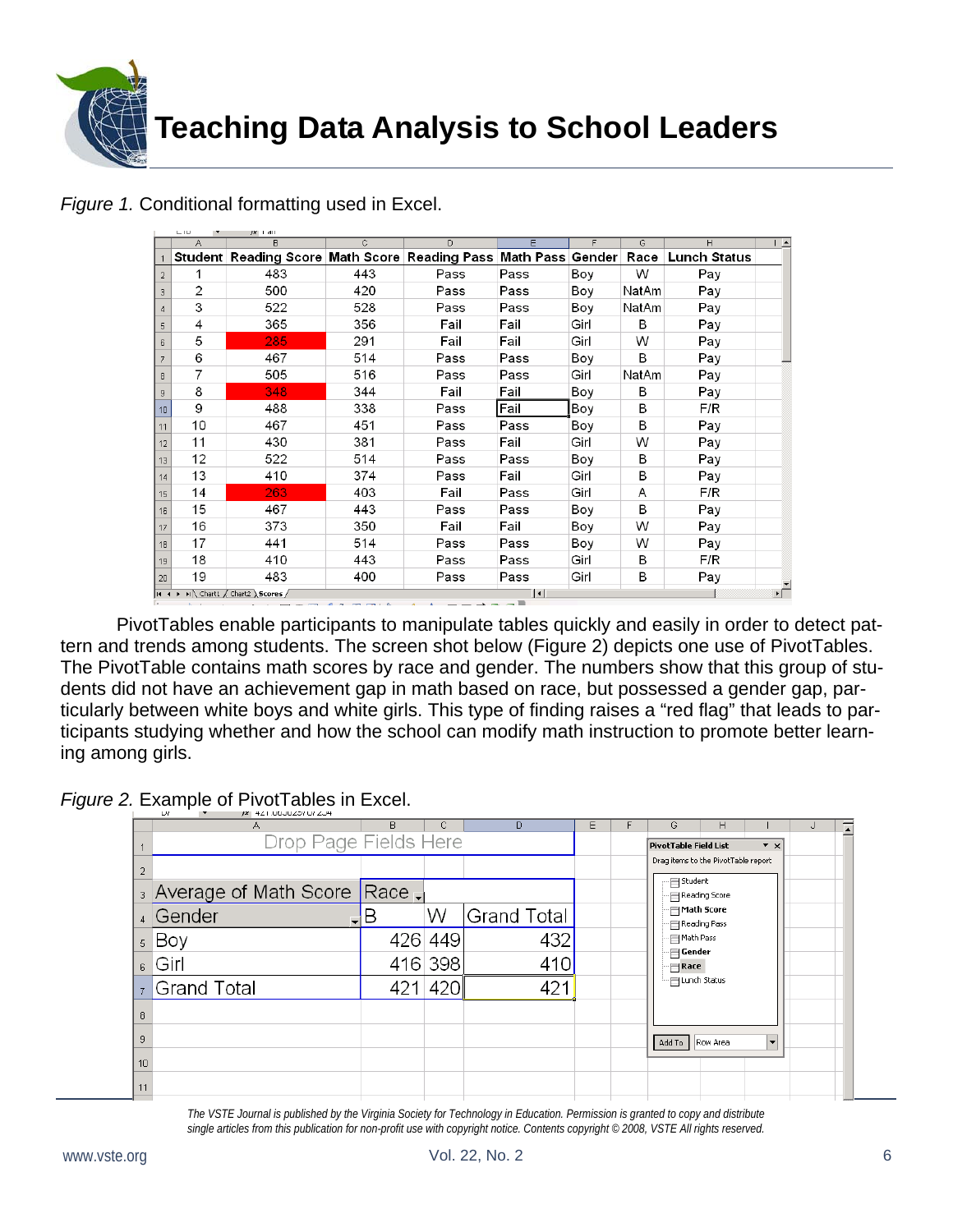

 The beauty of PivotTable is the ease with which they can be manipulated to show more, less, and/or different data summaries. For example, it would be very simple to analyze reading scores instead of math scores or remove gender and/or race and insert lunch status. Moreover, a PivotTable can be used to create a PivotChart (graph) that is linked to the table and changes when the table changes. Participants who presented data to their fellow K-12 faculty members found that using PivotTables enabled them to have a more flexible presentation and respond to questions by displaying the requested data rapidly. This responsiveness facilitated data-driven decision making by making it easier for the faculty members to "own" the data, a key aspect of achieving buy-in (Boudett, et al., 2007).

#### *Potential for Changing the Preparation of School Leaders*

 A common criticism in education courses is the lack of connections between coursework and practice. Virginia Tech addressed that issue within our program by offering a data analysis course that is unlike anything else offered in its region due to its emphasis on practical uses of data. Those completing the program will enter their administrative careers more prepared to use data than those who have not studied this material. As discussed above, the participants analyzed data and based educational decisions on their findings. In some cases, they led meetings focused on data analysis, presented findings to their colleagues, and held conversations based on data with administrators, departments, and teachers. The educational experiences provided the future administrators with the opportunity to mimic or actually experience important aspects of data-driven decision making in schools. It is hoped that most preparation episodes incorporate real life experiences in order to better prepare participants to enter the next stage of their professional careers.

### **References**

Boudett, K. P., City, E. A., & Murnane, R. J. (Eds.) (2007). *Data wise: A step-by-step guide to using assess-*

*ment results to improve teaching and learning.* Cambridge, MA: Harvard Education Press.

Creighton, T. (2001). Data analysis and the principalship. *Principal Leadership, 1*(9), 52-57.

Earl, L. M. & Katz, S. (2006). *Leading schools in a data-rich world: Harnessing data for school improvement.* 

Thousand Oaks, CA: Corwin Press.

Glenn, W. (in press). University teaching that improves school leadership: Basic techniques to help principals

use data effectively. *NCPEA Education Leadership Review 9* (2).

*The VSTE Journal is published by the Virginia Society for Technology in Education. Permission is granted to copy and distribute single articles from this publication for non-profit use with copyright notice. Contents copyright © 2008, VSTE All rights reserved.*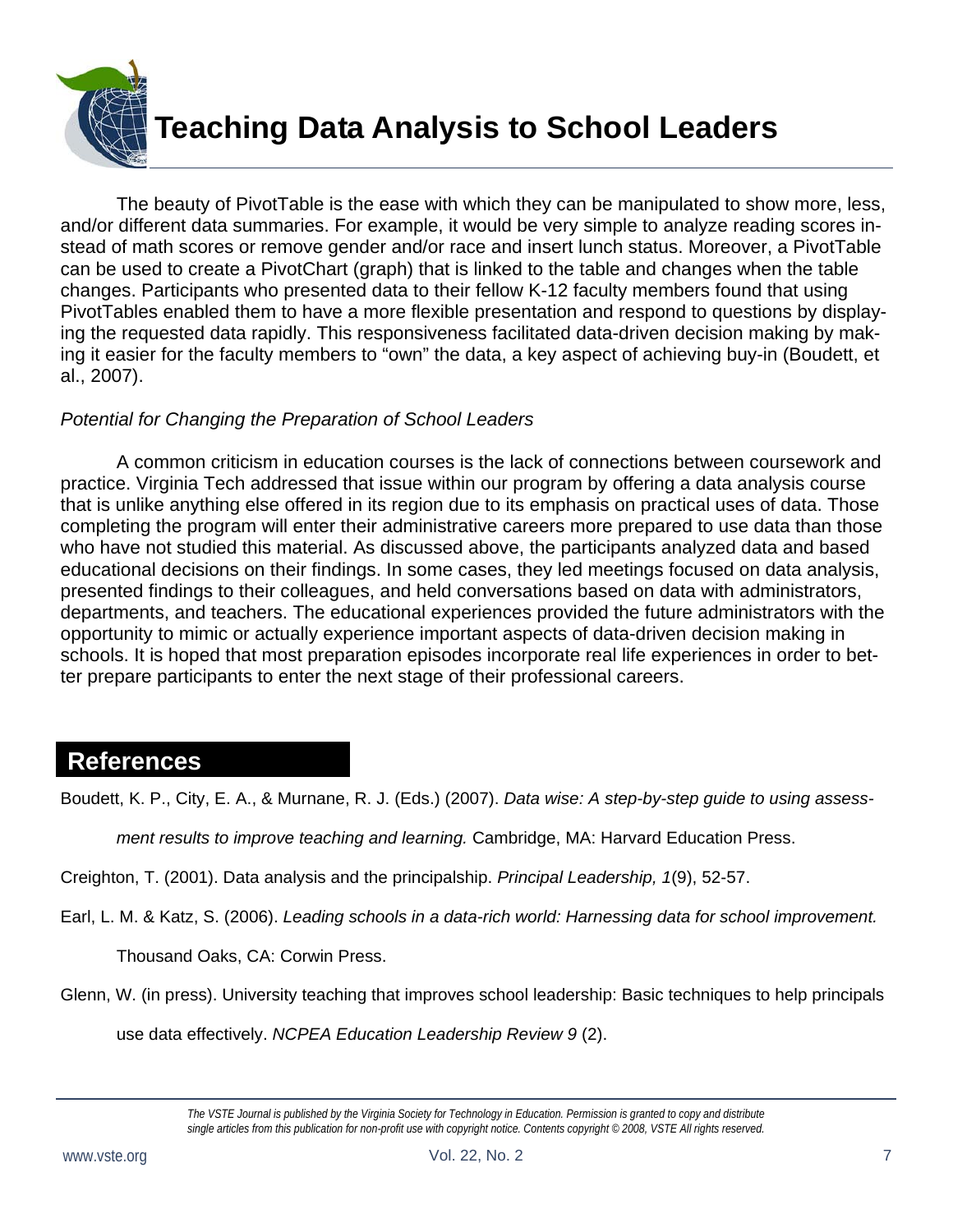

### **References (cont'd)**

International Society for Technology in Education [ISTE]. (2002). *National educational technology standards* 

*for administrators*. Eugene, OR: Author. Retrieved April 3, 2008 from: http://www.iste.org/Content/

NavigationMenu/NETS/ForAdministrators/2002Standards NETS\_for\_Administrators\_2002\_Standards.htm

- Kowalski, T. J., Lasley, T. J., & Mahoney, J. W. (2008). *Data-driven decisions and school leadership: Best practices for school improvement.* Boston, MA: Pearson, Allyn, and Bacon.
- Mandinach, E., Honey, M., Light, D., & Brunner. C. (2008). A conceptual framework for data-driven decision making. In (E. Mandinach & M. Honey, Eds.) *Data-driven school improvement: Linking data and learning.* New York, NY: Teachers College Press.
- McNamara, J. (2000). Teaching statistics in principal preparation programs: Part 2. *International Journal of Educational Reform, 9*(4), 373-384.
- Topping, K. J. (1996). The effectiveness of peer tutoring in further and higher education: A typology and review of the literature. *Higher Education*, *32*(3), 321-345.
- Wayman, J. C., Stringfield, S., & Yakimowski, M. (2004). *Software enabling school improvement through the analysis of student data* (Report No. 67). Baltimore: Johns Hopkins University, Center for Research on the Education of Students Placed At Risk.

## **About the Author**

**William Glenn, Ph.D.** is an Assistant Professor at Virginia Polytechnic Institute and State University (Virginia Tech), Northern Capital Region campus, Falls Church, Virginia. He can be reached at wglenn@vt.edu.



*The VSTE Journal is published by the Virginia Society for Technology in Education. Permission is granted to copy and distribute single articles from this publication for non-profit use with copyright notice. Contents copyright © 2008, VSTE All rights reserved.*